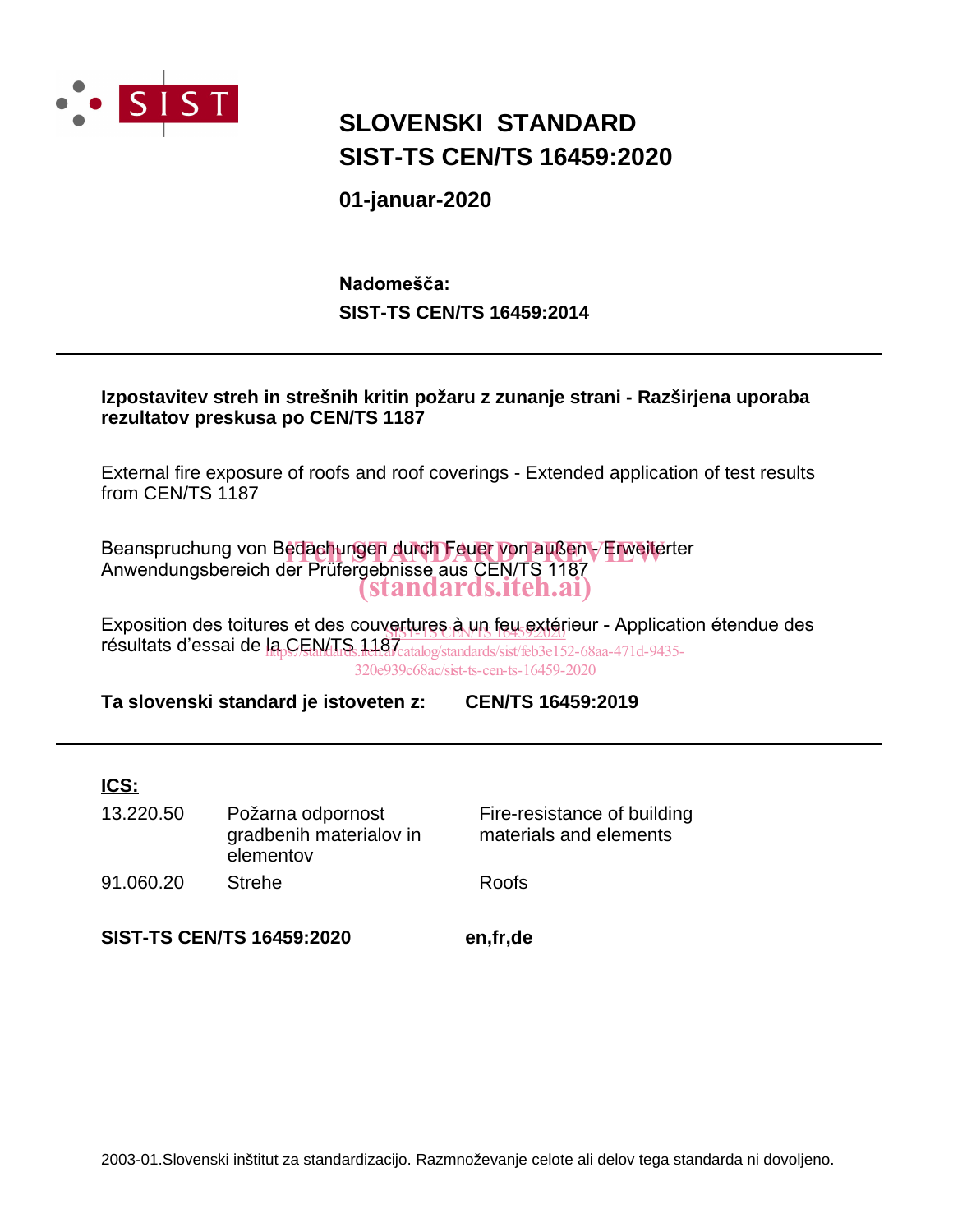# iTeh STANDARD PREVIEW (standards.iteh.ai)

SIST-TS CEN/TS 16459:2020 https://standards.iteh.ai/catalog/standards/sist/feb3e152-68aa-471d-9435- 320e939c68ac/sist-ts-cen-ts-16459-2020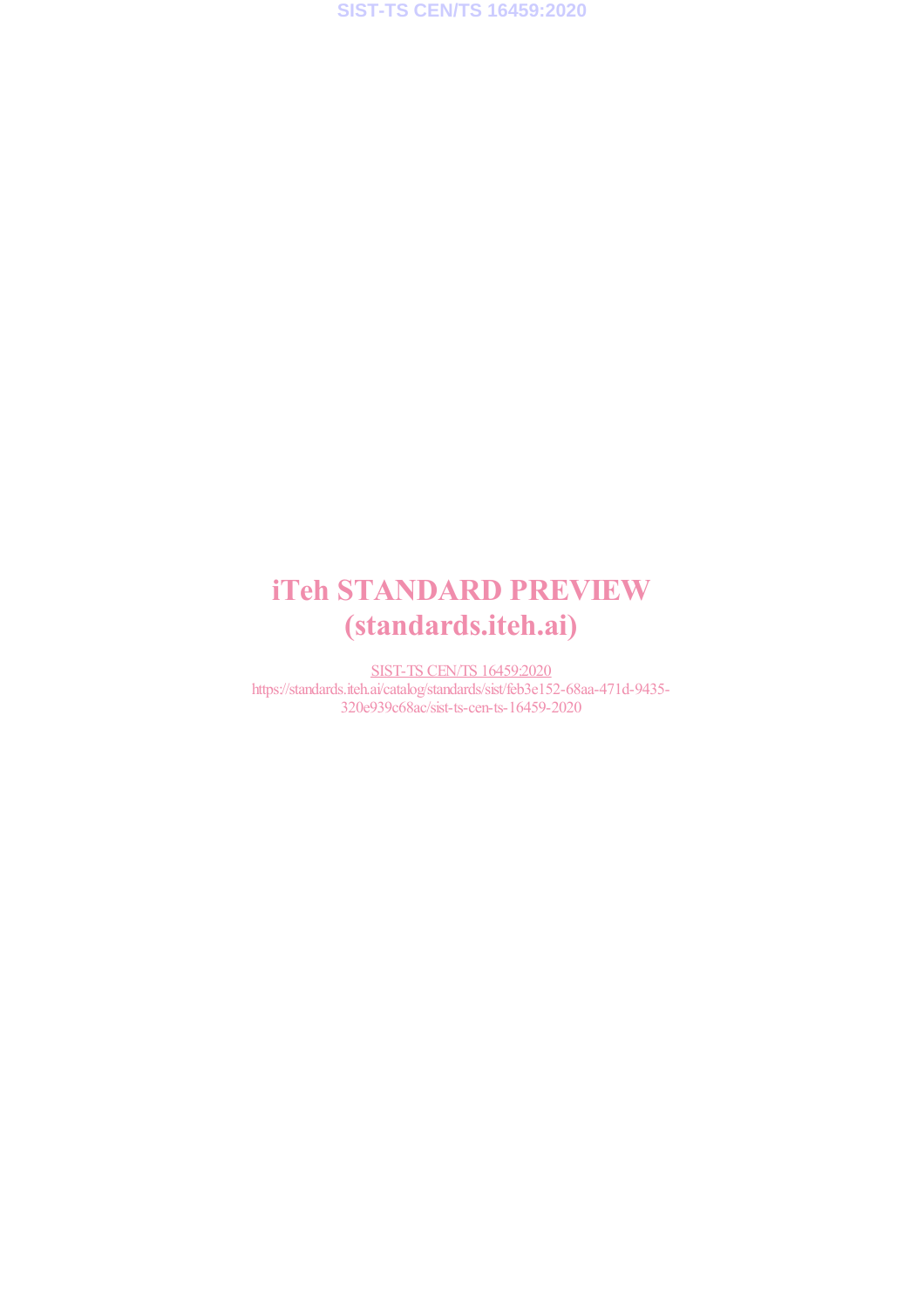#### **SIST-TS CEN/TS 16459:2020**

# TECHNICAL SPECIFICATION SPÉCIFICATION TECHNIQUE TECHNISCHE SPEZIFIKATION

# **CEN/TS 16459**

November 2019

ICS 13.220.50; 91.060.20 Supersedes CEN/TS 16459:2013

English Version

### External fire exposure of roofs and roof coverings - Extended application of test results from CEN/TS 1187

Exposition des toitures et des couvertures à un feu extérieur - Application étendue des résultats d'essai de la CEN/TS 1187

 Beanspruchung von Bedachungen durch Feuer von außen - Erweiterter Anwendungsbereich der Prüfergebnisse aus CEN/TS 1187

This Technical Specification (CEN/TS) was approved by CEN on 16 September 2019 for provisional application.

The period of validity of this CEN/TS is limited initially to three years. After two years the members of CEN will be requested to submit their comments, particularly on the question whether the CEN/TS can be converted into a European Standard.

CEN members are required to announce the existence of this CEN/TS in the same way as for an EN and to make the CEN/TS available promptly at national level in an appropriate form. It is permissible to keep conflicting national standards in force (in parallel to the CEN/TS) until the final decision about the possible conversion of the CEN/TS into an EN is reached.

CEN members are the national standards bodies of Austria, Belgium, Bulgaria, Croatia, Cyprus, Czech Republic, Denmark, Estonia, CEN members are the national standards bodies of Austria, Belgium, Bulgaria, Croatia, Cyprus, Czech Republic, Denmark, Estoi<br>Finland, France, Germany, Greece, Hungary, Iceland, Ireland, Italy, Latvia, Lithuania, Luxembourg Poland, Portugal, Republic of North Macedonia, Romania, Serbia, Slovakia, Slovenia, Spain, Sweden, Switzerland, Turkey and United Kingdom.

SIST-TS CEN/TS 16459:2020 https://standards.iteh.ai/catalog/standards/sist/feb3e152-68aa-471d-9435- 320e939c68ac/sist-ts-cen-ts-16459-2020



EUROPEAN COMMITTEE FOR STANDARDIZATION COMITÉ EUROPÉEN DE NORMALISATION EUROPÄISCHES KOMITEE FÜR NORMUNG

**CEN-CENELEC Management Centre: Rue de la Science 23, B-1040 Brussels**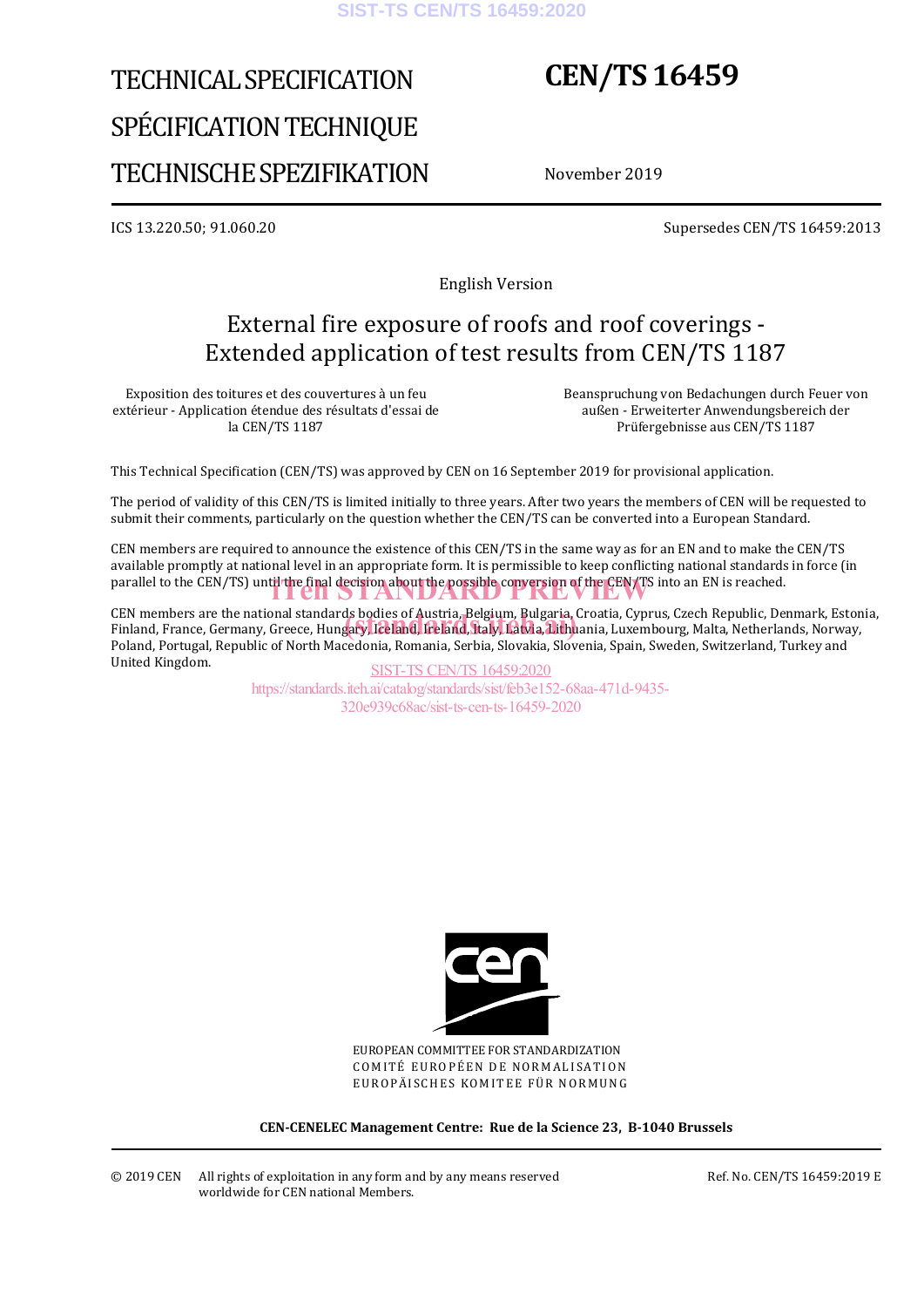#### **SIST-TS CEN/TS 16459:2020**

### **CEN/TS 16459:2019 (E)**

### **Contents** Page

| 1                                                                                                                                                                                                                                        |  |
|------------------------------------------------------------------------------------------------------------------------------------------------------------------------------------------------------------------------------------------|--|
| 2                                                                                                                                                                                                                                        |  |
| 3                                                                                                                                                                                                                                        |  |
| Product and end-use application parameters for roof coverings/roof systems 10<br>$\boldsymbol{4}$                                                                                                                                        |  |
| 5                                                                                                                                                                                                                                        |  |
| Influence of product parameters and end-use application parameters on external<br>6                                                                                                                                                      |  |
| 7                                                                                                                                                                                                                                        |  |
| Annex A (normative) Application rules for test results from CEN/TS 1187, test 1, per                                                                                                                                                     |  |
| Annex B (normative) Application rules for test results from CEN/TS 1187, test 2, per                                                                                                                                                     |  |
|                                                                                                                                                                                                                                          |  |
| Annex D (normative) Application rules for test results from CEN/TS 1187, test 4 for<br>individual product groups $\frac{\text{SIST-TS CEN/TS 16459:2020}}{\text{https://standards.iteh.a/catalogs/standards.755} \times \text{Stab.37}}$ |  |
| Annex E (normative) Data acceptance principles for the submission of change request to                                                                                                                                                   |  |
|                                                                                                                                                                                                                                          |  |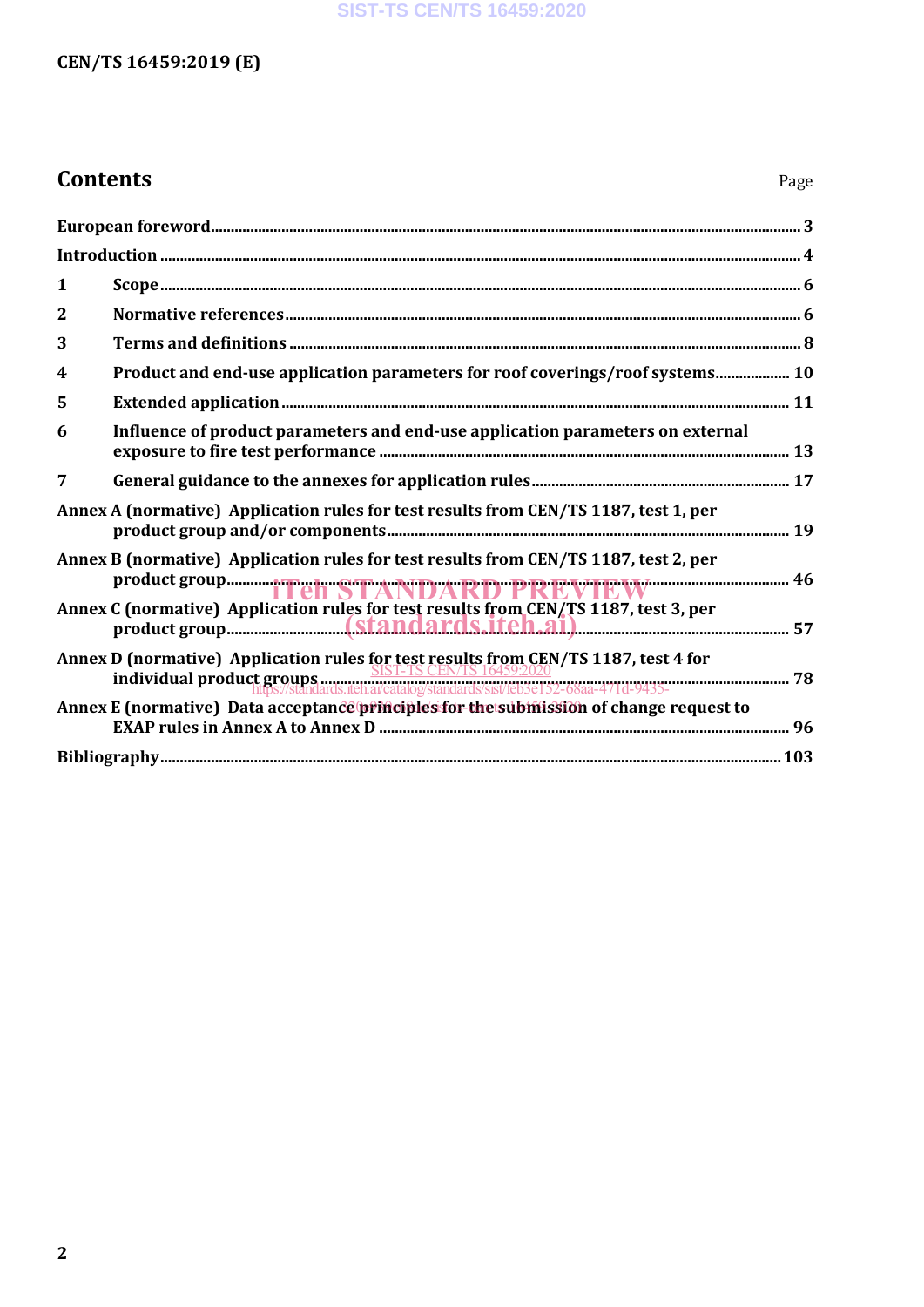#### **European foreword**

This document (CEN/TS 16459:2019) has been prepared by Technical Committee CEN/TC 127 "Fire safety in buildings", the secretariat of which is held by BSI.

Attention is drawn to the possibility that some of the elements of this document may be the subject of patent rights. CEN shall not be held responsible for identifying any or all such patent rights.

This document supersedes CEN/TS 16459:2013.

CEN/TS 16459:2019 includes the following significant technical changes with respect to CEN/TS 16459:2013:

- the Normative references have been updated;
- a new definition was added in  $3.1$  (term "layer");
- the requirements to involve notified bodies in the preparation of EXAP rules was deleted from 5.4 and general;
- under clause 7, Table 5 was updated according to the insertion of new EXAP rules in different Annexes and sections thereof, i.e. (see next lines); PREVIEW
- 3.5 Roof lights and roof windows: set of specific rules was moved to Annex A;
- 3.11 Liquid applied roof waterproofing kits: set of specific rules was moved to Annex A;<br>SIST-TS CEN/TS 16459:2020
- the rules for the parameter Application on existing roots ("renovation")" have been reconsidered for all Annexes and were amended and/or specified in more detail; https://standards.iteh.ai/catalog/standards/sist/feb3e152-68aa-471d-9435- 320e939c68ac/sist-ts-cen-ts-16459-2020
- Annex E ..Data acceptance principles for the submission of change request to EXAP rules in Annex A to Annex D" is completely new: This annex sets out to establish the principles upon which data presented to CEN TC127/WG 5 (External fire exposure of roofs and roof coverings) will be reviewed by the committee or its nominated *adhoc* Sub Group for consideration.

This document has been prepared under a standardization request given to CEN by the European Commission and the European Free Trade Association.

According to the CEN/CENELEC Internal Regulations, the national standards organisations of the following countries are bound to announce this Technical Specification: Austria, Belgium, Bulgaria, Croatia, Cyprus, Czech Republic, Denmark, Estonia, Finland, France, Germany, Greece, Hungary, Iceland, Ireland, Italy, Latvia, Lithuania, Luxembourg, Malta, Netherlands, Norway, Poland, Portugal, Republic of North Macedonia, Romania, Serbia, Slovakia, Slovenia, Spain, Sweden, Switzerland, Turkey and the United Kingdom.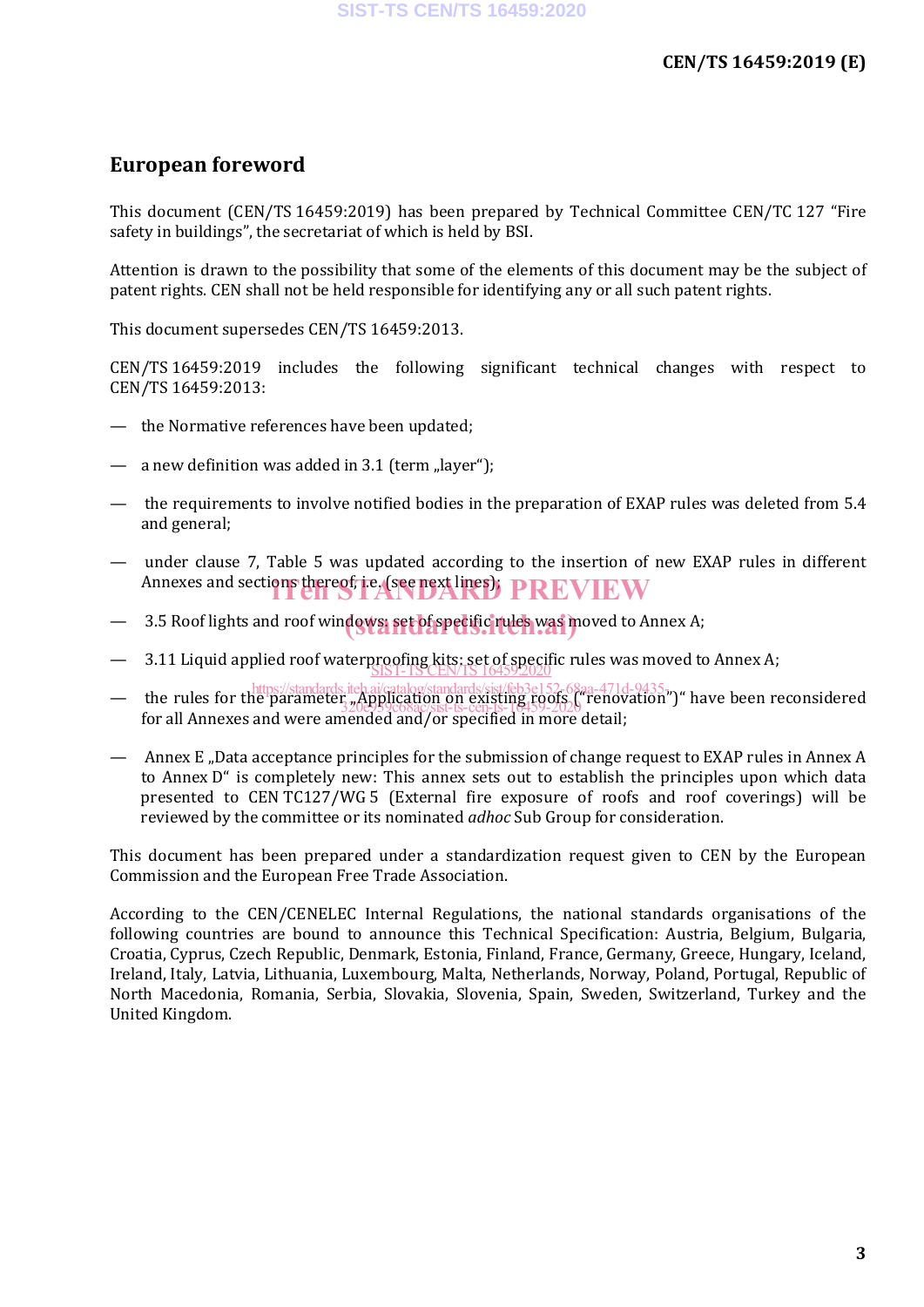### **Introduction**

Fire tests on individual roofs/roof coverings are carried out in accordance with CEN/TS 1187. The results from these tests can then be classified in accordance with EN 13501-5.

In order to derive classifications for similar roofs/roof coverings based on the data determined from CEN/TS 1187, additional rules are needed.

These rules are direct application rules or extended application rules. Rules within the direct field of application of test results are given in EN 13501-5 (these rules correspond to CEN/TS 1187).

This document outlines a procedure to develop rules for extended application and lists application rules which have already been developed in Annex A to Annex D for test methods 1 to 4 from CEN/TS 1187, where Annex A is related to test method 1, Annex B relates to test method 2, and so forth.

Annex A to Annex D have been developed based upon the available information and the roof systems in the market. The objective of this document is to provide a methodology for optimizing the number of tests required to cover the maximum field of application.

Annex E describes a procedure in which data acceptance principles for the submission of change request to EXAP rules in Annex A to Annex D are set.

Whilst special attention has been focused on roofs typically comprising a support deck/substrate, vapour barrier, insulation layer(s), membranes/roof coverings, there will be occasions when other separating layers or intermediate layers will be needed to satisfy other roof characteristics. These layers should be included in the consideration of the roof/the roof covering being classified.

NOTE Tests 1, 3 and 4 are carried out on a roof construction, whereas test 2 is done on a roof covering with its substrate below, where the substrate may comprise various lavers. its substrate below, where the substrate may comprise various layers.

The decision route from the diagram below shows ways to determine which procedure to follow, when classifying a roof/roof covering. https://standards.iteh.ai/catalog/standards/sist/feb3e152-68aa-471d-9435- 320e939c68ac/sist-ts-cen-ts-16459-2020

The solid line is compulsory, whereas the dotted line is optional.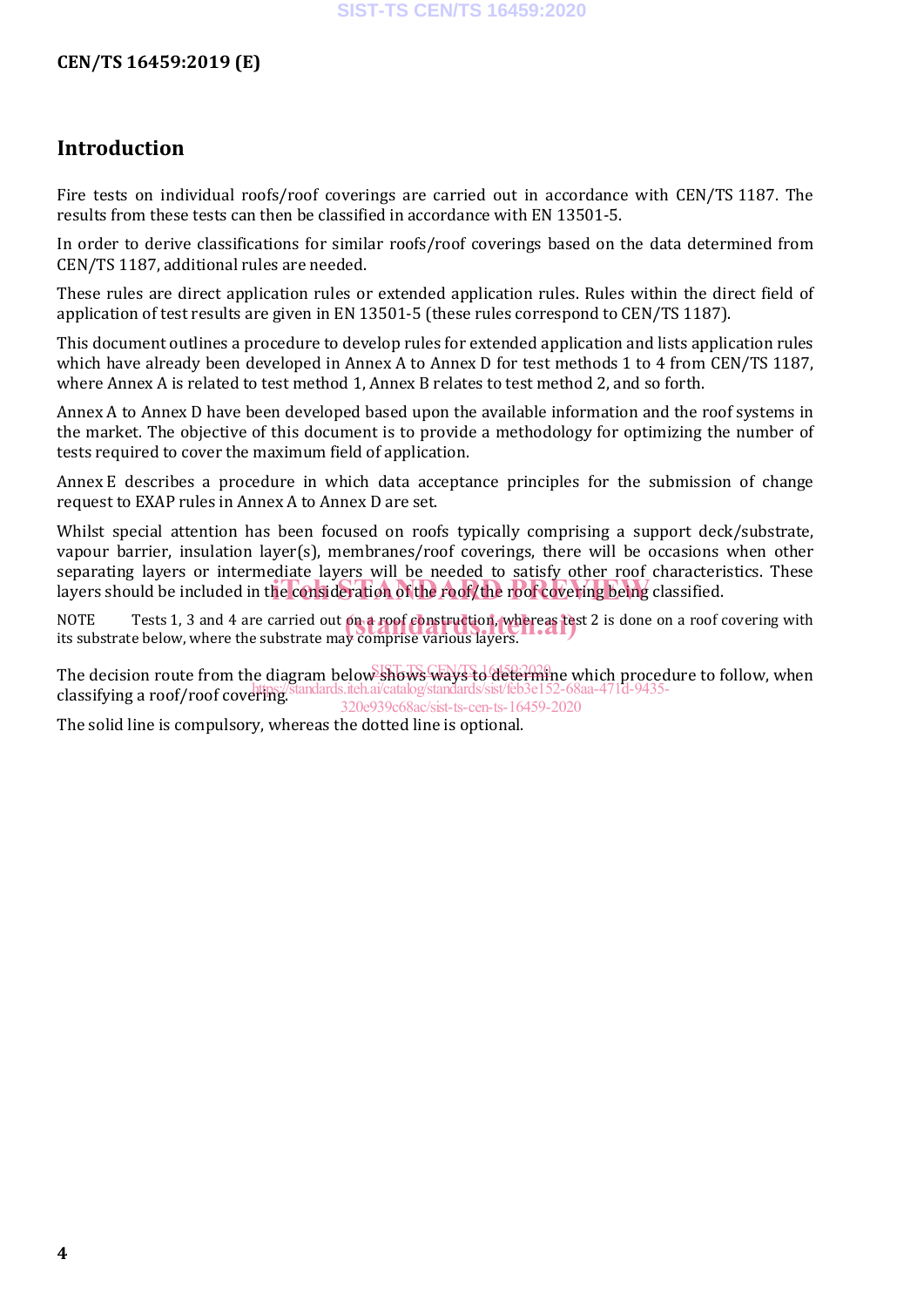

**Figure 1 — Decision process on classification of roofs/roof coverings**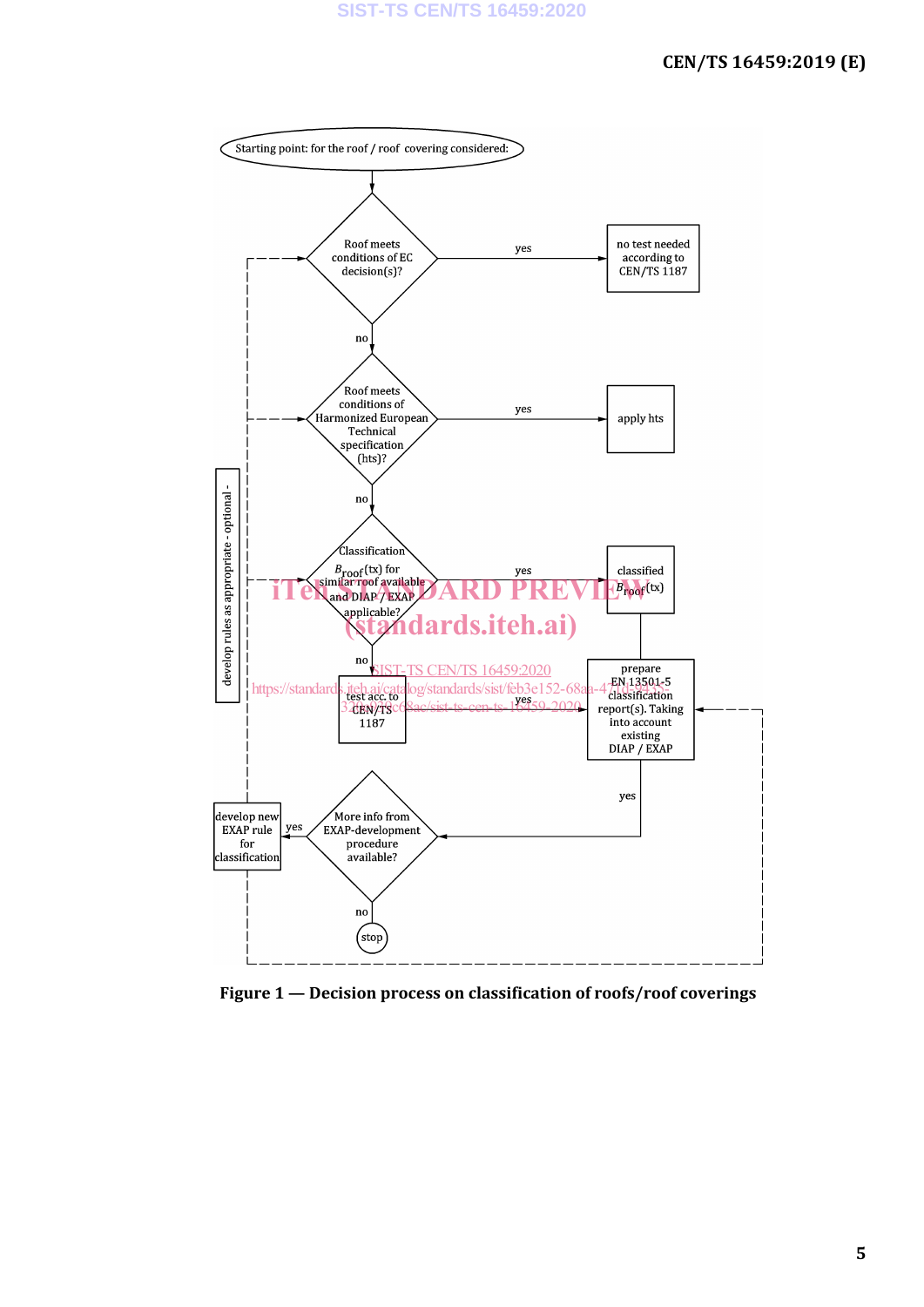#### **1 Scope**

This document gives guidance on the process and development of extended fields of application using test results obtained from CEN/TS 1187, tests 1 to 4, and included in test reports, and other relevant information in order to evaluate and classify the performance of roofs/roof coverings. This document provides a methodology to consider the possible effect(s) on classification to EN 13501-5 from single or multiple changes to the individual product and end-use application parameters of the roof/roof covering.

Specific application guidance is given in Annex A, Annex B, Annex C and Annex D for CEN/TS 1187, tests 1 to 4 respectively.

#### **2 Normative references**

The following documents are referred to in the text in such a way that some or all of their content constitutes requirements of this document. For dated references, only the edition cited applies. For undated references, the latest edition of the referenced document (including any amendments) applies.

CEN/TS 1187:2012, *Test methods for external fire exposure to roofs*

EN 490, *Concrete roofing tiles and fittings for roof covering and wall cladding — Product specifications*

EN 492, *Fibre-cement slates and fittings — Product specification and test methods*

EN 494, Fibre-cement profiled sheets and fittings **<sup>D</sup>roduct specification and test** methods

EN 506, *Roofing products of metal sheet* Specification for self-supporting products of copper or zinc *sheet*

#### SIST-TS CEN/TS 16459:2020

EN 508 (all parts), *Roofing products from metal sheet*—laspecification for self-supporting products of steel, *aluminium or stainless steel sheet* 320e939c68ac/sist-ts-cen-ts-16459-2020

EN 534, *Corrugated bitumen sheets — Product specification and test methods*

EN 544, *Bitumen shingles with mineral and/or synthetic reinforcements — Product specification and test methods*

EN 1013, *Light transmitting single skin profiled plastics sheets for internal and external roofs, walls and ceilings – Requirements and test methods*

EN 1304, *Clay roofing tiles and fittings — Product definitions and specifications*

EN 1849-2, *Flexible sheets for waterproofing — Determination of thickness and mass per unit area - Part 2: Plastic and rubber sheets*

EN 12326-1, *Slate and stone for discontinuous roofing and external cladding — art 1: Specifications for slate and carbonate slate*

EN 13162, *Thermal insulation products for buildings — Factory made mineral wool (MW) products — Specification*

EN 13163, *Thermal insulation products for buildings — Factory made expanded polystyrene (EPS) products — Specification*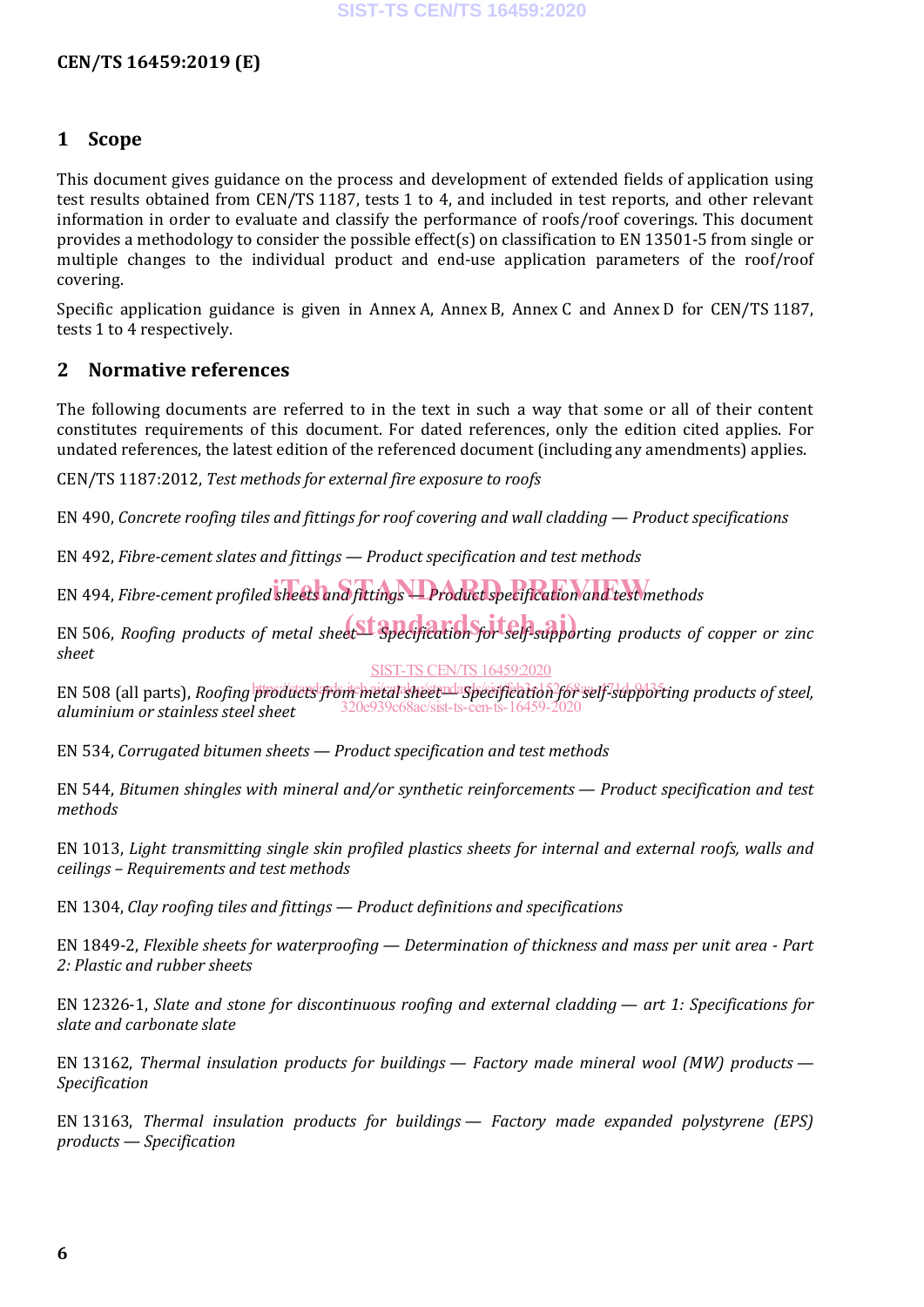EN 13164, *Thermal insulation products for buildings — Factory made extruded polystyrene foam (XPS) products — Specification*

EN 13165, *Thermal insulation products for buildings — Factory made rigid polyurethane foam (PU) products — Specification*

EN 13166, *Thermal insulation products for buildings — Factory made phenolic foam (PF) products — Specification*

EN 13167, *Thermal insulation products for buildings — Factory made cellular glass (CG) products — Specification*

EN 13169, *Thermal insulation products for buildings — Factory made expanded perlite board (EPB) products — Specification*

EN 13501-1, *Fire classification of construction products and building elements — Part 1: Classification using data from reaction to fire tests*

EN 13501-5, *Fire classification of construction products and building elements — Part 5: Classification using data from external fire exposure to roofs tests*

EN 13707, *Flexible sheets for waterproofing — Reinforced bitumen sheets for roof waterproofing — Definitions and characteristics*

EN 13956, *Flexible sheets for waterproofing — Plastic and rubber sheets for roof waterproofing — Definitions and characteristics* (standards.iteh.ai) iTeh STANDARD PREVIEW

EN 14351-1, Windows and doors <del>- <sub>S</sub>Product standard, perfo</del>rmance characteristics - Part 1: Windows and external pedestrian doorsets iteh.ai/catalog/standards/sist/feb3e152-68aa-471d-9435-

320e939c68ac/sist-ts-cen-ts-16459-2020

EN 14509, *Self-supporting double skin metal faced insulating panels — Factory made products - Specifications*

EN 14782, *Self-supporting metal sheet for roofing, external cladding and internal lining — Product specification and requirements*

EN 14783, *Fully supported metal sheet and strip for roofing, external cladding and internal lining — Product specification and requirements*

EN 14963, *Roof coverings — Continuous rooflights of plastics with or without upstands — Classification, requirements and test methods*

ENV 1187:2002, *Test methods for external fire exposure to roofs*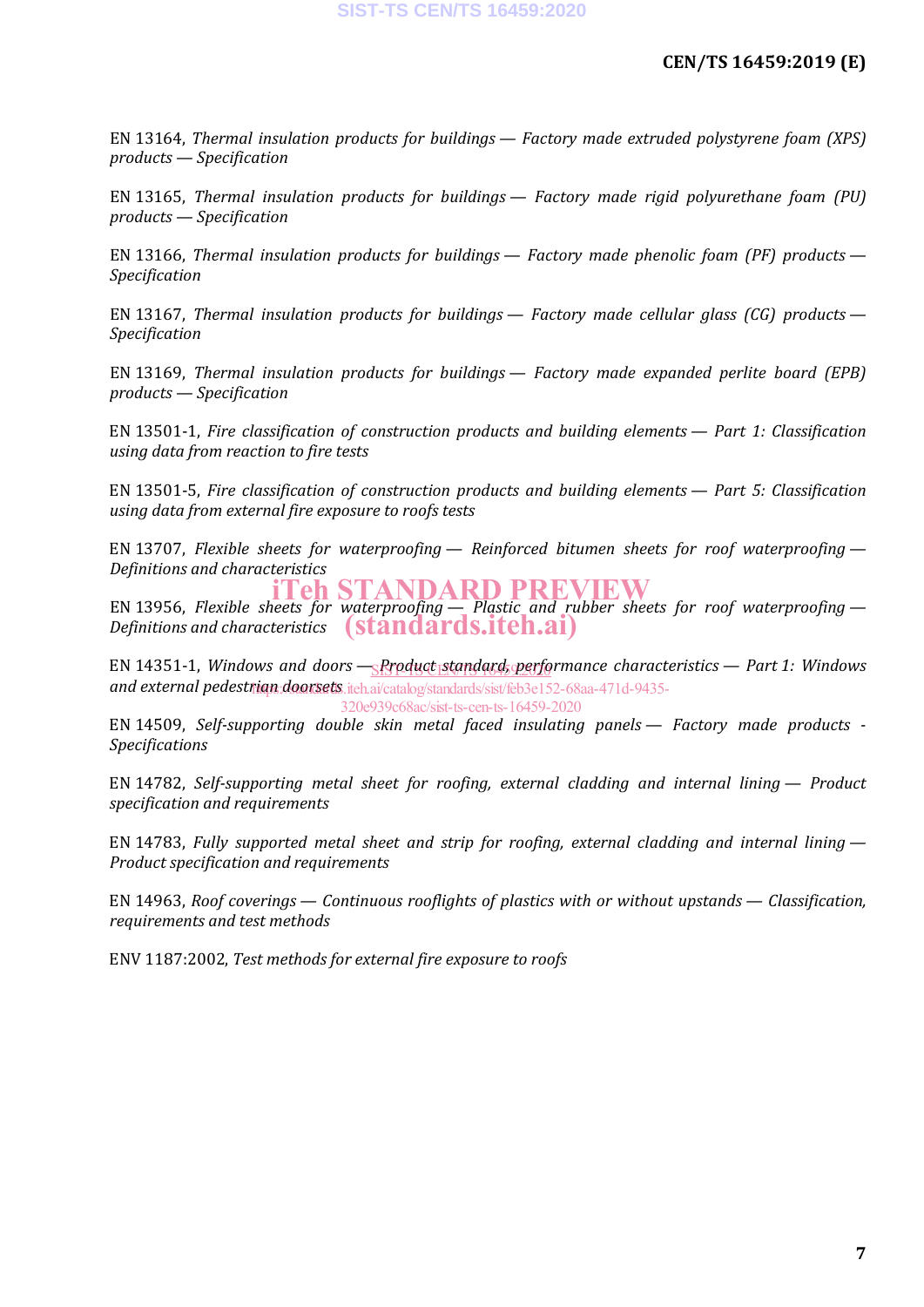#### **3 Terms and definitions**

For the purposes of this document, the terms and definitions given in CEN/TS 1187:2012, EN 13501-5 and the following apply.

ISO and IEC maintain terminological databases for use in standardization at the following addresses:

- IEC Electropedia: available at http://www.electropedia.org/
- ISO Online browsing platform: available at https://www.iso.org/obp

#### **3.1**

#### **adhesive**

organic or inorganic material, e.g. polyurethane-based, bitumen-based, dispersion adhesive, glue which is used to attach the surfaces of two or more products/components

Note 1 to entry: Adhesives or glues of the kind mentioned above could be applied separately and will thus form a separate layer within the roof build-up, while factory pre-applied adhesives or glues are part of the specific product/component forming a layer.

#### **3.2**

#### **'as tested'**

term applicable for when rule does not exist for a specific parameter

#### **3.3**

### iTeh STANDARD PREVIEW

#### **binder content**

**binder content**<br>amount of binding material (by % weigh<mark>t or % volume) within the pro</mark>duct

Note 1 to entry: The binder could be inorganic or preanic in nature. In the case of the latter, it will add a fire  $\frac{1}{2}$ load to the product containing the binder, and will be considered within the classification of products or product groups. Within the substructure of produc<u>ts like mineral wool insulation pr</u>oducts, particular felt layers, some tiling products, and some multi-layer weather-proofing surface products the binder will typically be cured.

Note 2 to entry: The definition of this term does not apply to compound waterproofing sheets.

#### **3.4**

#### **direct field of application of test results**

outcome of a process (involving the application of defined rules) whereby a test result is deemed to be equally valid for variations in one or more of the product properties and/or intended end use applications

#### **3.5**

#### **end-use application parameter**

aspect of the mounting and fixing arrangement of a product reflecting/simulating its end-use application, which can affect the fire performance

Example: type of substrate, fixing method, type and position of joints

#### **3.6**

#### **extended field of application of test results**

outcome of a process (involving the application of defined rules that can incorporate calculation procedures) that predicts, for a variation of a product property and/or its intended end use application(s), a test result on the basis of one or more test results to the same test standard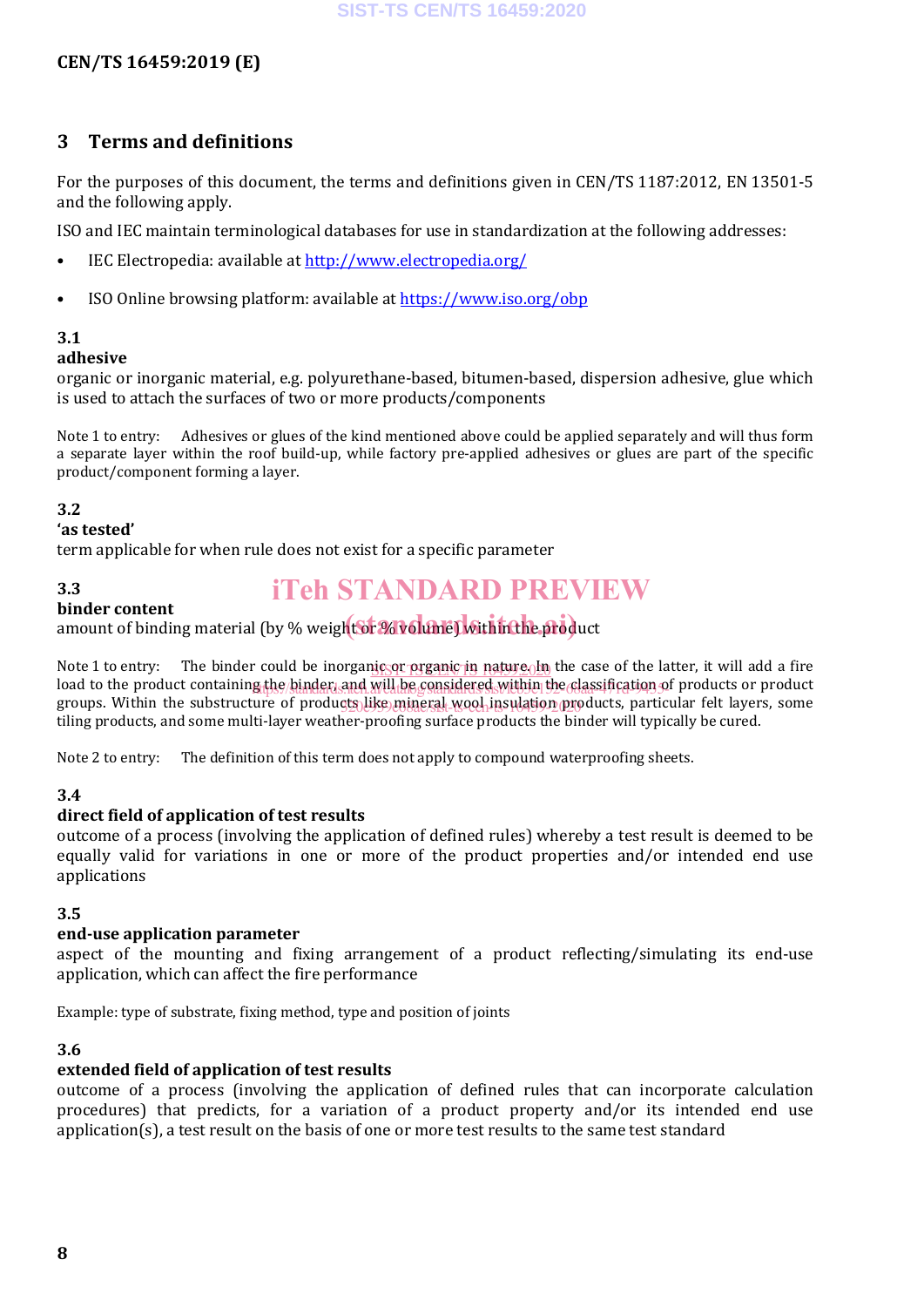#### **3.7**

#### **product group**

range of roof products within defined limits of variability (defined by the manufacturer or a standard) of the product parameters and, if relevant, end-use parameters, for which the reaction of the roof in end use application to external fire exposure remains unchanged (does not get worse)

Note 1 to entry: As far as Clause 7 is concerned, product groups also include components for Annex A.

#### **3.8**

#### **product parameter**

aspect of a product which may vary and which can have an influence on the product's fire performance

Examples: thickness, composition, density

#### **3.9**

#### **roof pitch**

inclination of the roof surface to the horizontal

Note 1 to entry: In the case of a tiled roof, the roof pitch is the rafter pitch since the tile pitch will be a few degrees lower due to the overlaps.

#### **3.10**

#### **separating layer**

functional layer within a roof construction that is typically used to separate layers that do not match for<br>reason of chemical incompatibility, or it is needed as underlay, where applicable reason of chemical incompatibility, or it is needed as underlay, where applicable

Note 1 to entry: Separating layers are products such as fire protective layers (e.g. glass fleece); under-slating (e.g. polymeric sheet; polymeric sheet reinforced by polymeric fibres; bituminised reinforced sheets); and others the polymeric sheet, polymeric sheet remoted by polymers, product is experimented to such as bituminous kraft paper; aluminium sheet with covering (organic); and similar. https://standards.iteh.ai/catalog/standards/sist/feb3e152-68aa-471d-9435-

#### **3.11**

#### **surfacing**

surface finish applied either during construction or prefabricated as part of the surfacing layer

320e939c68ac/sist-ts-cen-ts-16459-2020

Note 1 to entry: Surfacing can include materials such as lacquer, UV-protective coating, slate chips, ceramicbased granules, products for factory-made lamination with glass-fleece or bituminous roofing felt, or similar.

#### **3.12**

#### **test result**

outcome of a testing process and its associated procedures detailed within a specific test standard (which can include some processing of the results from the testing of a number of specimens)

Note 1 to entry: A test result is expressed in terms of one or more fire performance parameter(s).

#### **3.13**

#### **type of product**

products belonging to a subset of a product family (as defined in Guidance Paper G), grouping together products having a similar nature and behaviour

Note 1 to entry: Examples of products having a similar nature include polymer modified bituminous roofing felts, single-ply PVC membranes, cement based fibre boards, profiled metal roof sheets.

Note 2 to entry: Examples of products having a similar behaviour include products that melt or shrink under flame attack, or decompose.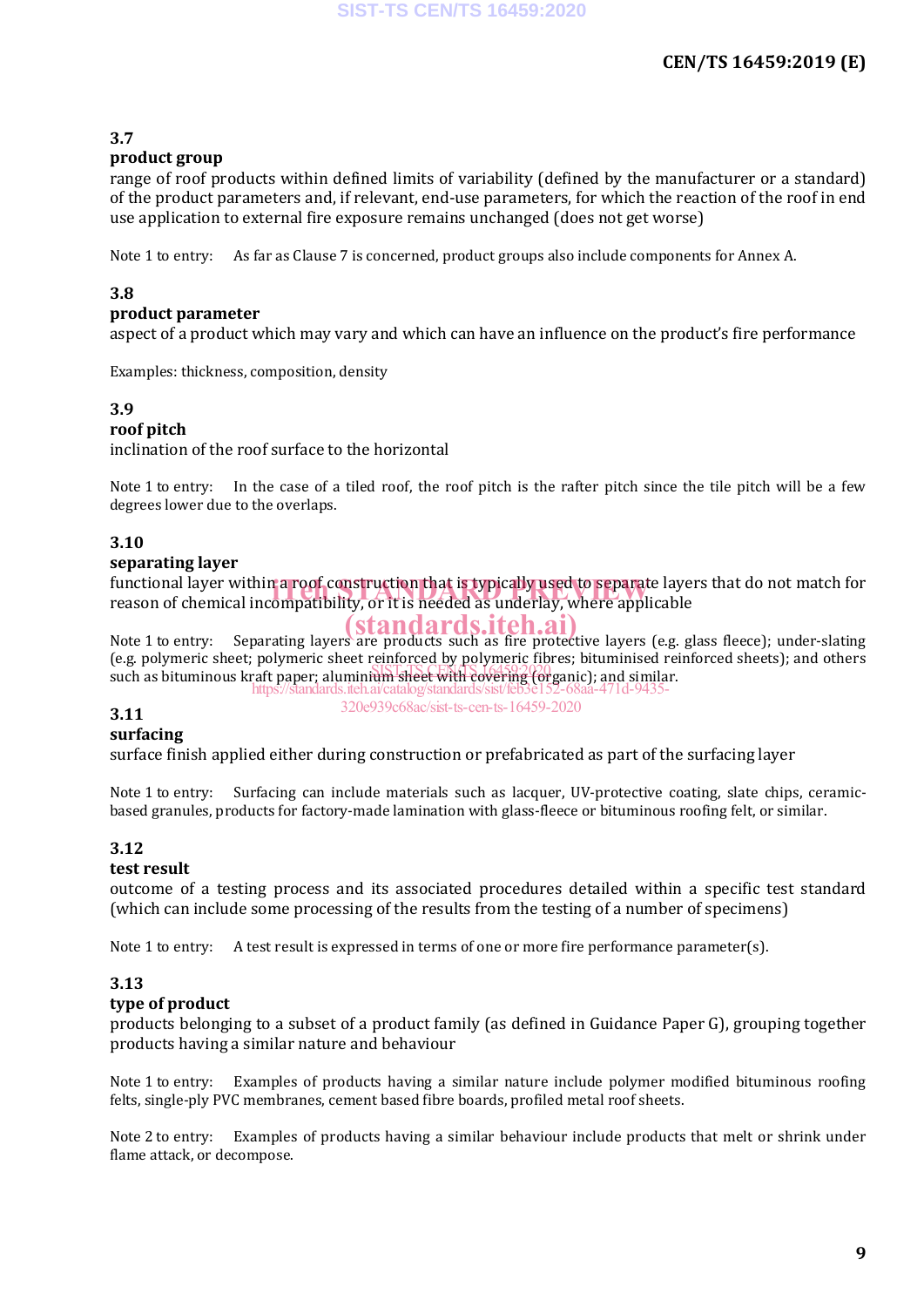#### **3.14 factory pre-applied adhesive factory applied adhesive**

layer of organic or inorganic material e.g. polyurethane-based, bitumen-based, that is factory-applied to products, such as to assist the installation, e.g. self-adhesion

#### **3.15**

#### **layer**

factory made product or assembly of products placed on the market

#### **4 Product and end-use application parameters for roof coverings/roof systems**

Table 1 is the list of product parameters and end-use application parameters that shall be taken into account in Annex A to Annex D in making application rules. If other parameters are found to be relevant for a given product, then these too should be considered in accordance with the principles of Clause 5 and Clause 6.

Annex A to Annex D list general rules and specific rules. The general rules are always valid, unless specific rules exclude them explicitly for particular product groups and components. The general rules are specified in A.1, A.2, B.1, B.2, C.1, C.2, D.1, and D.2.

The specific rules (A3,  $A4 - B3 - C3 -$  and D3) allow always additional extrapolations for particular product groups and components, unless explicitly mentioned as a restriction to the general rules.

Relevant information may be contained in other documents, such as standards. This information may be needed to define the end use annivation parameters for the particular product (or product group) that needed to define the end-use application parameters for the particular product (or product group) that needed to define the end-use application parameters for the particular product (or product group) that could influence the classification results in the external fire exposure jests to CEN/TS 1187, methods 1 to 4.

#### **Table 1 — List of product parameters and end-use applications parameters** https://standards.iteh.ai/catalog/standards/sist/feb3e152-68aa-471d-9435-

## PRODUCT PARAMETERS FOR ROOF <del>C</del>OVERINGS/ROOF SYSTEMS<sup>020</sup> Type of product Product composition Reaction-to-fire classification according to EN 13501-1 Colour (consider also pigments) Binder content Thickness Mass per unit area Density Geometry (structure, shape and constitutive layers of multi-layer product) Air gaps (perpendicular to surface) Joints Surfacing on lower side (backing) Surfacing on upper side (facing) Factory (pre-)applied adhesive Reinforcement: mass per unit area, type of material; position within layer etc.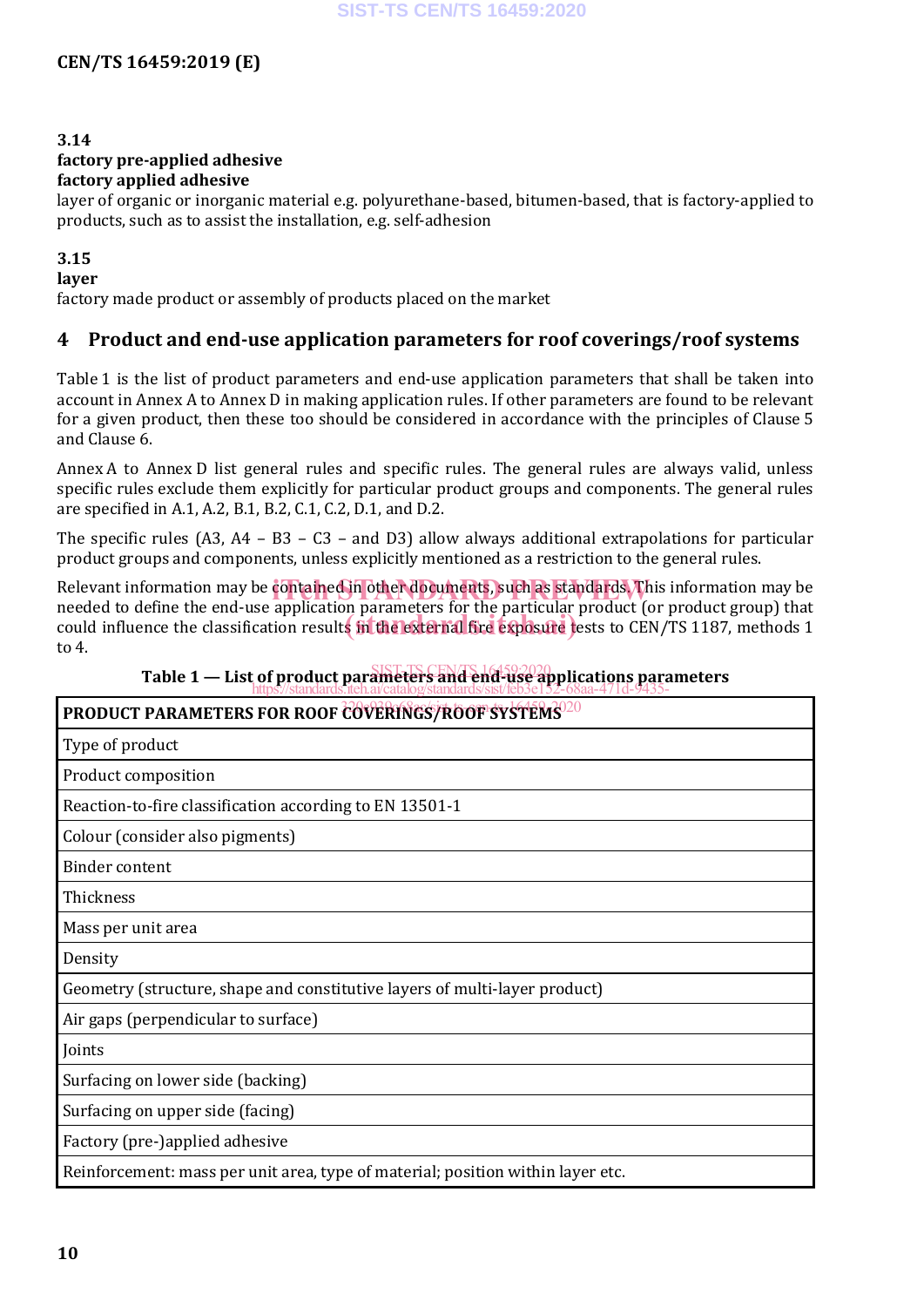| <b>END-USE APPLICATION PARAMETERS FOR ROOF COVERINGS/ROOF SYSTEMS</b> |  |  |  |  |
|-----------------------------------------------------------------------|--|--|--|--|
| End-use parameters-general                                            |  |  |  |  |
| Number of layers (details see for each product)                       |  |  |  |  |
| Order of layer in the roofing system                                  |  |  |  |  |
| Orientation of each layer                                             |  |  |  |  |
| <b>End-use parameters-support</b>                                     |  |  |  |  |
| Roof pitch                                                            |  |  |  |  |
| Substrate or under-laying construction details                        |  |  |  |  |
| Application on existing roofs ("renovation")                          |  |  |  |  |
| Spacing of frame elements (non-standard-support)                      |  |  |  |  |
| <b>End-use parameters-mounting and fixing</b>                         |  |  |  |  |
| Mounting method                                                       |  |  |  |  |
| Fixing method (e.g. adhesive)                                         |  |  |  |  |
| Distribution, Spacing and type of mechanical fixing (fasteners)       |  |  |  |  |
| Joints                                                                |  |  |  |  |
| Air gaps                                                              |  |  |  |  |

#### **5 Extended application** (standards.iteh.ai)

### SIST-TS CEN/TS 16459:2020

#### 5.1 General principles for extended application for roof coverings/roof systems 320e939c68ac/sist-ts-cen-ts-16459-2020

There are three options to establish rules for extended application. These are:

- by use of additional test results which, together with the initial test result, enables consideration of a larger range of one or several product parameters and end-use application parameters;
- by use of tests results in combination with application of calculations methods (compare with 5.3) relating the product and end-use application parameters to the fire performance;
- by use of historical data, see 5.4, and other relevant information e.g. data from previous tests.

NOTE Extended application rules are used to develop worst case 'build ups'. Standard 'build ups' are identified in the relevant product standards taking into account worst case 'build ups', e.g. where no specific test information is available, indicative testing is used to establish the worst case scenario.

#### **5.2 Extended application by additional tests**

#### **5.2.1 Additional tests on one product/end-use application parameter**

It is assumed that only one product/end-use application parameter changes and the other parameters remain constant and that there is an initial test result on one value of the product/end-use application parameter.

If the relationship between the fire performance and the product/end-use application parameter is unknown, the tests will be carried out on several variants of the parameter to assess the complete range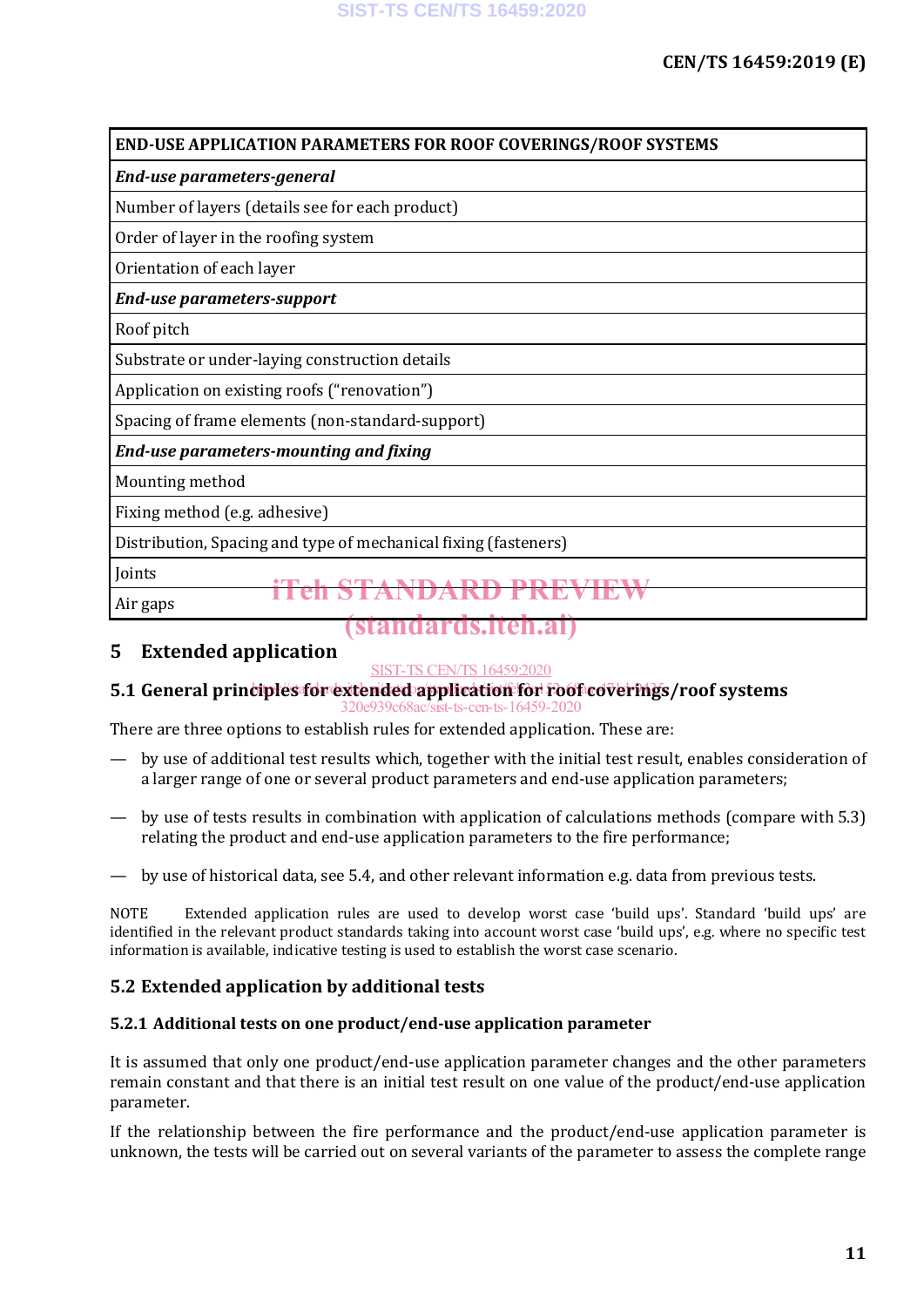of the product/end-use application parameter on which the extended application is required and to know this relationship.

From this relationship it will be possible to predict the different levels of fire performance as a function of the levels of the product/end-use application parameter and therefore the level of classification.

If there is an established rule about the relationship between the product/end-use parameter and the fire performance (direct application) of a product or product group, it will be possible to optimize the additional tests, as a function of the classification result which is expected, as follows:

- If the fire performance of the roof is known to be affected by the change of a product/end-use application parameter(s) in a known direction, the test can be carried out on the parameter, the variation of which is known to give the lowest performance in this instance for this product and/or its end use- application, without changing the classification level.
- If it is known that the fire performance changes with a change of the product/end-use application parameter but the relationship is not known, the number of additional tests shall be sufficient to define the relationship (sufficient means that the relationship is adequately defined over the intended range of parameter variation). For most relationships, this will require at least two additional test results.

When a relationship has been established between the fire performance and a product/end-use parameter, it shall be used to determine the classification of any product or product group covered by this relationship.

# 5.2.2 Additional tests on several product/end-use application parameters V

When more than one roof covering product parameter or end use application parameter is to change at the same time, and if the types of relationship are not known, it will be necessary to assess the tests needed according to an experimental plan or an empirical approach. Then a more detailed series of tests shall be performed to determine the relationship between these parameters, the external fire exposure performance, and the resultant classification <sup>ts-cen-ts-16459-2020</sup>

The study of this relationship shall be carried out from direct tests according to CEN/TS 1187, methods 1, 2, 3 or 4 and Classification to EN 13501-5.

If the types of relationship between the fire performance and the product/end use application parameter are not known, a series of tests will be necessary. The test series can be split into parts to get firstly a result on the type of the relationship (qualitative result) and secondly information on the quantitative relationship, if required.

In all cases the limits of field of application shall be complied with. When a limited approach is used, it has to be kept in mind that the resulting relationships are only valid for the particular limits of the other parameters that were kept constant in the test.

NOTE Results from other test methods can be used to determine which product parameter needs to be tested in European Standard methods. Reports on extended application are given in accordance with EN 15725.

#### **5.3 Extended application by calculation**

For extended application by calculation, it is necessary to have (an) established calculation method(s) shown to be valid for the intended range of parameter(s). This requires the calculation method to be validated in accordance with 5.2.1 or 5.2.2.

NOTE So far, there are no verified and validated published calculation methods that have been established and agreed for use.